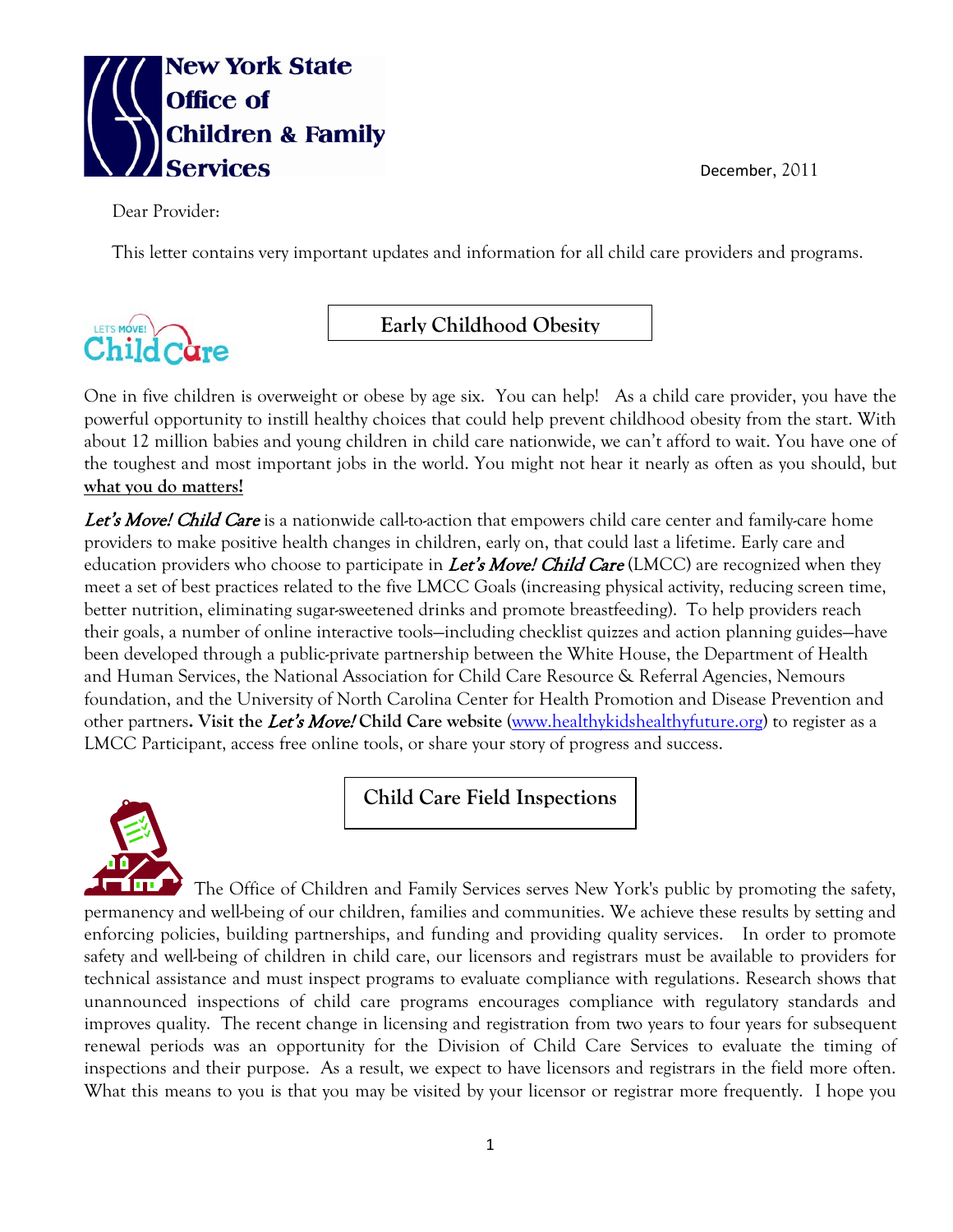take this opportunity to ask the questions you may have and share your child care experiences with your licensor and registrar.



**Division of Child Care Services Website Information <http://www.ocfs.state.ny.us/main/childcare/default.asp>**

The Division of Child Care Services strives to keep child care providers informed. However, the ability to mail hard-copy information more frequently to all 19,000 providers and get it to you all quickly is impossible. Because of this, we have made every effort to update our website with important information such as: training announcements, consumer product recalls, regulations, policies, handbooks, subsidy market rate changes, disaster recovery information, new crib standards, links to websites that will assist your businesses and much, much more. We recommend that you stay current by visiting the Division of Child Care Services website routinely. Save it as a favorite! Contact us and tell us what you think. The website is for you, because what you know and what you do is important to the children and families in your care every day!



**Safe Sleeping- AAP Expanding its guidelines**

Since the American Academy of Pediatrics (AAP) recommended all babies should be placed on

their backs to sleep in 1992, deaths from Sudden Infant Death Syndrome have declined dramatically. But sleep-related deaths from other causes, including suffocation, entrapment and asphyxia, have increased. In an updated policy statement and technical report, the AAP is expanding its guidelines on safe sleep for babies, with additional information for parents on creating a safe environment for their babies to sleep.

In addition, the AAP is providing recommendations on a safe sleeping environment that can reduce the risk of all sleep-related infant deaths, including SIDS. Three important additions to the recommendations include:

- Breastfeeding is recommended and is associated with a reduced risk of SIDS.
- Infants should be immunized. Evidence suggests that immunization reduces the risk of SIDS by 50 percent.
- Bumper pads should not be used in cribs. There is no evidence that bumper pads prevent injuries, and there is a potential risk of suffocation, strangulation or entrapment.

What can providers do to help promote these new guidelines? Check your records and make sure children in your program are up-to-date with immunizations; take the bumper pads out of cribs; and support women who return to work and continue to breastfeed their babies. To learn more go to:

[http://www.aap.org/pressroom/sids.pdf.](http://www.aap.org/pressroom/sids.pdf)